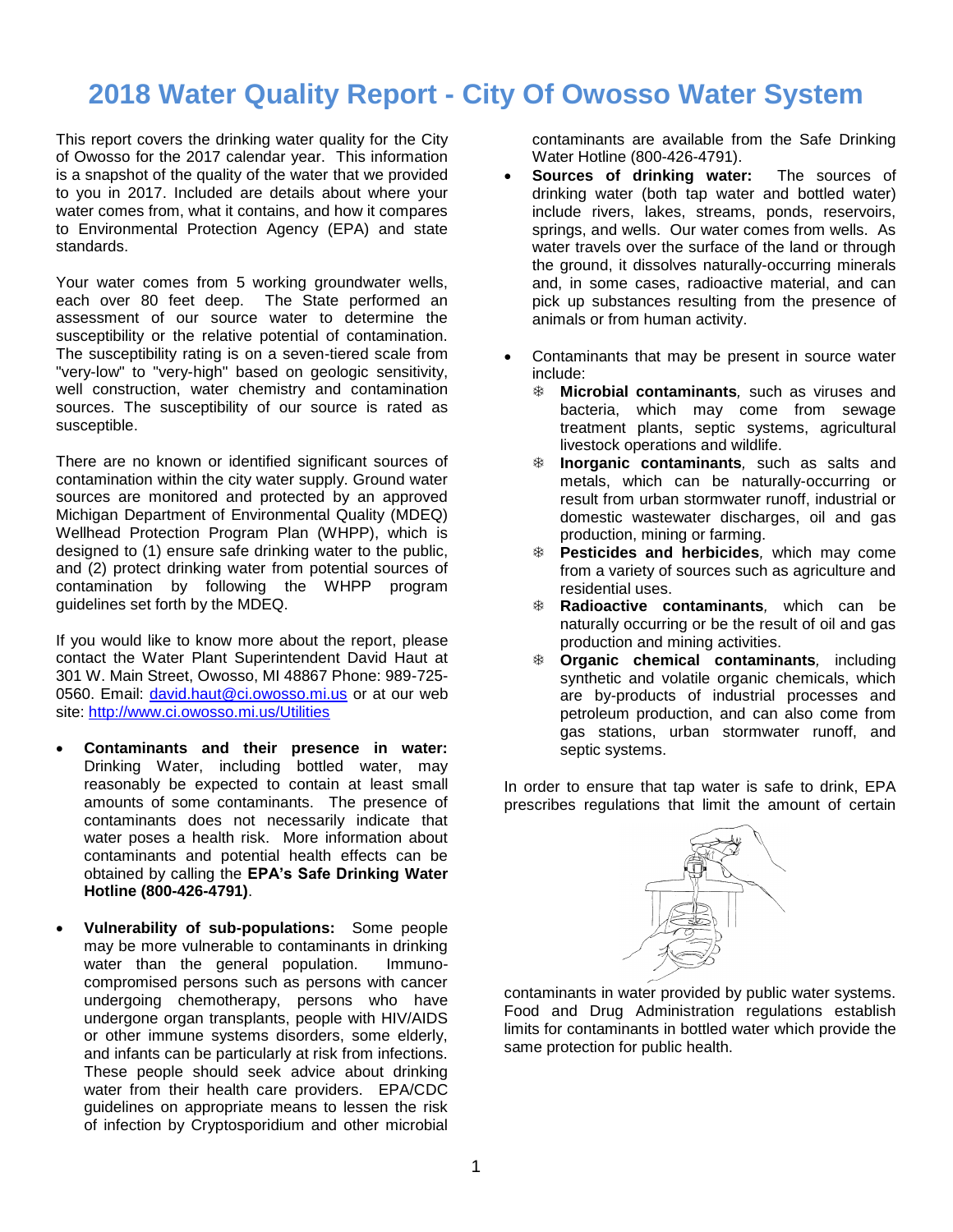## **Water Quality Data**

The table below lists *all the drinking water contaminants that we detected during the 2017 calendar year*. The presence of these contaminants in the water does not necessarily indicate that the water poses a health risk. Unless otherwise noted, the data presented in this table is from testing conducted during January 1 – December 31, 2017. The State of Michigan allows for the monitoring of certain contaminants less than once per year because the concentrations of these contaminants are not expected to vary significantly from year to year. The data delineated below is representative of the water quality testing performed during 2017, with some data being more than one year old as approved by the MDEQ..

## **Terms and abbreviations used below:**

- Maximum Contaminant Level Goal (MCLG): The level of a contaminant in drinking water below which there is no known or expected risk to health. MCLGs allow for a margin of safety.
- Maximum Contaminant Level (MCL): The highest level of a contaminant that is allowed in drinking water. MCLs are set as close to the MCLGs as feasible using the best available treatment technology.
- Maximum Residual Disinfectant Level (MRDL): The highest level of a disinfectant allowed in drinking water. There is convincing evidence that addition of a disinfectant is necessary for control of microbial contaminants.
- Maximum Residual Disinfectant Level Goal (MRDLG): means the level of a drinking water disinfectant below which there is no known or expected risk to health. MRDLGs do not reflect the benefits of the use of disinfectants to control microbial contaminants.
- N/A: Not applicable ND: not detectable at testing limit ppb: parts per billion or micrograms per liter ppm: parts per million or milligrams per liter pCi/l: picocuries per liter (a measure of radioactivity).
- Action Level (AL): The concentration of a contaminant which, if exceeded, triggers treatment or other requirements that a water system must follow.

| <b>Regulated</b><br>Contaminant                 | <b>MCL</b>             | <b>MCLG</b>  | Level<br><b>Detected</b>                                                                                                                                                                             | Range             | Year<br><b>Sampled</b> | <b>Violation</b><br>Yes / No                                | <b>Typical Source of Contaminant</b>                                              |
|-------------------------------------------------|------------------------|--------------|------------------------------------------------------------------------------------------------------------------------------------------------------------------------------------------------------|-------------------|------------------------|-------------------------------------------------------------|-----------------------------------------------------------------------------------|
| Chromium<br>(ppb)                               | 100                    | 100          | 0.62                                                                                                                                                                                                 | $0.48$ to<br>0.62 | 2014                   | <b>No</b>                                                   | Discharge from steel and pulp mills;<br>Erosion of natural deposits               |
| Fluoride<br>(ppm)                               | 4                      | 4            | 0.36                                                                                                                                                                                                 | 0.36              | 8/2017                 | <b>No</b>                                                   | Erosion of natural deposits. Discharge<br>from fertilizer and aluminum factories. |
| <b>HAA5 Haloacetic Acids</b><br>(ppb)           | 60                     | N/A          | 4                                                                                                                                                                                                    | 1.0 to $4.0$      | 8/2017                 | <b>No</b>                                                   | Byproduct of drinking water disinfection                                          |
| <b>TTHM - Total</b><br>Trihalomethanes<br>(ppb) | 80                     | N/A          | 47.9                                                                                                                                                                                                 | 20 to 47.9        | 8/2017                 | <b>No</b>                                                   | Byproduct of drinking water disinfection                                          |
| Chlorine*<br>(ppm)                              | <b>MRDL</b>            | <b>MRDLG</b> | 0.30                                                                                                                                                                                                 | $0.29$ to<br>0.30 | 2017                   | <b>No</b>                                                   | Water additive used to control microbes                                           |
|                                                 | 4                      | 4            |                                                                                                                                                                                                      |                   |                        |                                                             |                                                                                   |
| <b>Radioactive</b><br>Contaminant               | <b>MCL</b>             | <b>MCLG</b>  | Level<br><b>Detected</b>                                                                                                                                                                             | Range             | Year<br><b>Sampled</b> | <b>Violation</b><br>Yes / No                                | <b>Typical Source of Contaminant</b>                                              |
| Alpha emitters<br>(pCi/L)                       | 15                     | 0            | 1.5                                                                                                                                                                                                  | N/A               | 2014                   | N <sub>o</sub>                                              | Erosion of natural deposits                                                       |
| <b>Combined Radium</b><br>pCi/L (T)             | 5                      | $\Omega$     | 0.4                                                                                                                                                                                                  | N/A               | 8/2016                 | N <sub>o</sub>                                              | Erosion of natural deposits                                                       |
| Contaminant<br>Subject to AL                    | <b>Action</b><br>Level | <b>MCLG</b>  | 90% of Samples<br><this level<="" th=""><th>Year<br/><b>Sampled</b></th><th><b>Number</b><br/>of<br/><b>Samples</b><br/>Above<br/><b>AL</b></th><th><b>Typical Source of Contaminant</b></th></this> |                   | Year<br><b>Sampled</b> | <b>Number</b><br>of<br><b>Samples</b><br>Above<br><b>AL</b> | <b>Typical Source of Contaminant</b>                                              |
| Lead (ppb) **                                   | 15                     | $\Omega$     |                                                                                                                                                                                                      | 6                 | 2017                   | 0                                                           | Corrosion of household plumbing<br>systems; Erosion of natural deposits           |

| <b>Special Monitoring and</b><br><b>Unregulated Contaminant ***</b> | <b>Level Detected</b> | <b>Year Sampled</b> | <b>Comments</b>                                                  |
|---------------------------------------------------------------------|-----------------------|---------------------|------------------------------------------------------------------|
| Sodium (ppm)                                                        | 29                    | 8/2017              | Typical source is erosion of natural deposits                    |
| Chloride (ppm)                                                      | 67                    | 8/2017              | Naturally occurring or indicative of road salt<br>contamination. |
| Sulfate (ppm)                                                       | 97                    | 8/2017              | Naturally occurring.                                             |